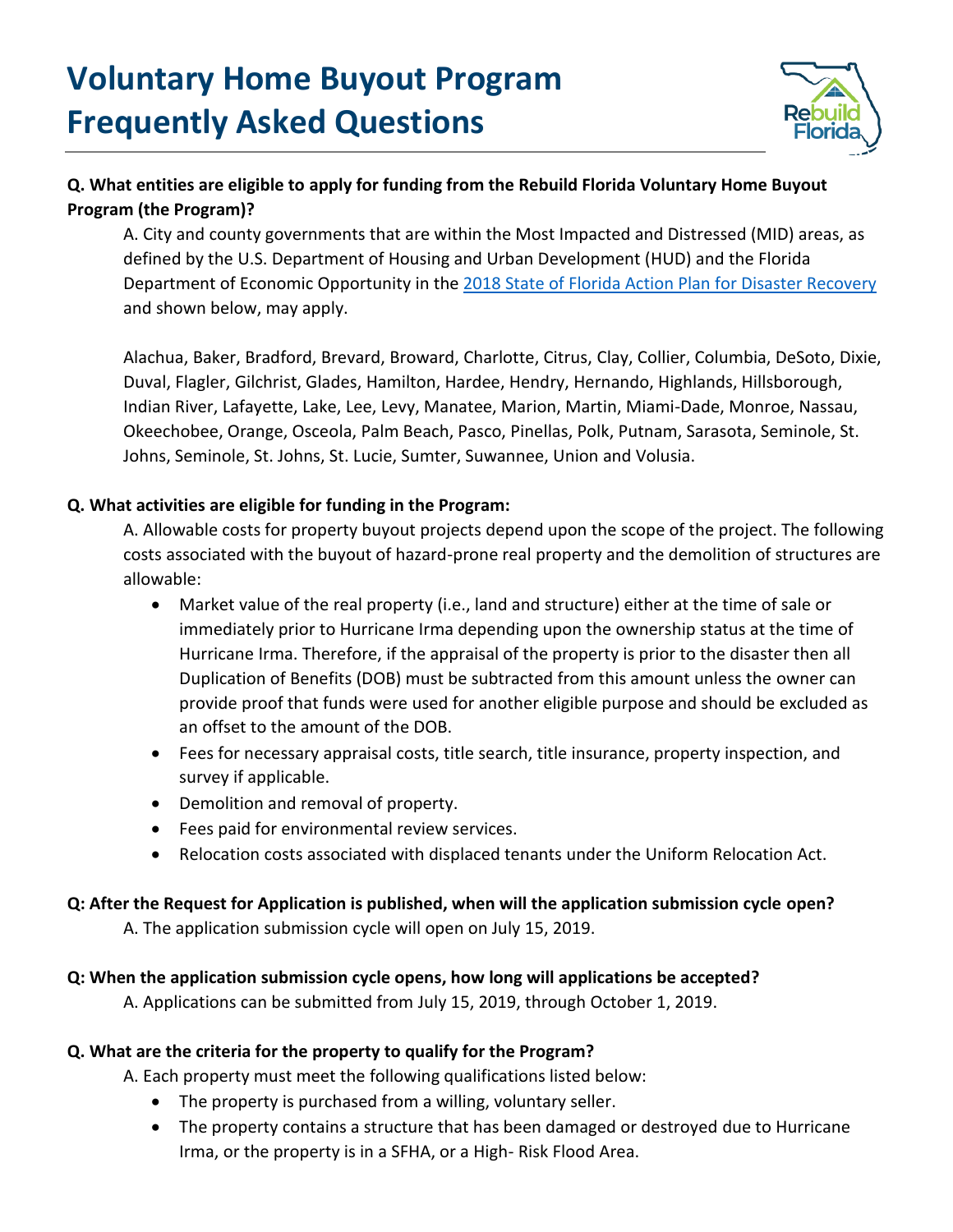

- All compatible easements or encumbrances can and must be extinguished.
- The property cannot be contaminated with hazardous materials at the time of buyout, other than incidental demolition or household waste.
- The property cannot be part of an intended, planned, or designated project area for which the land is to be acquired by a certain date, and/or where there is an intention to use the property for any public or private future use inconsistent with the open space deed restrictions and FEMA acquisition requirements (e.g., roads and flood control levees).
- The property will not be subdivided prior to the buyout, except for portions outside the identified hazard area, such as within a SFHA or any risk zone identified by FEMA.
- Properties that have received rehabilitation or repairs through the Housing Repair and Replacement Program will not be eligible for assistance under the Voluntary Home Buyout Program.

## **Q. Is there an income qualification component to the Program?**

A. When city and county governments are applying for the Low- and Moderate-Income (LMI) Area Benefit Program, at least 51% of the households in that area must meet the low and moderate median income of that area, as defined by HUD. When applying for the LMI Household Program, all households must meet the LMI median income of that area.

## **Q. How will DEO evaluate local government's applications?**

A. DEO will rate all subrecipient applications by a process using a scoring method based on:

- Low- and moderate-income persons;
- Households that are occupied by a disabled individual, and persons that are 62 years of age and older;
- Benefit target areas;
- Activity need and justification;
- Cost reasonableness and effectiveness;
- Environmental justice; and application completion.

## **Q. What professional services may be procured to achieve success for the Program?**

A. Local governments are responsible to hire contract teams that are licensed in the State of Florida to provide the following:

- Appraisals;
- Title and legal services;
- Environmental reviews;
- Demolition of the property; and
- Other related buyout processes.

## **Q. Are there any types of ownership that are ineligible for the Program?**

A. Yes, the following types of ownership are ineligible for the Program:

- Applicants who lost ownership of their home due to foreclosure;
- Applicants who have outstanding judgments or lawsuits that would prevent the issuance of a clear title on the property.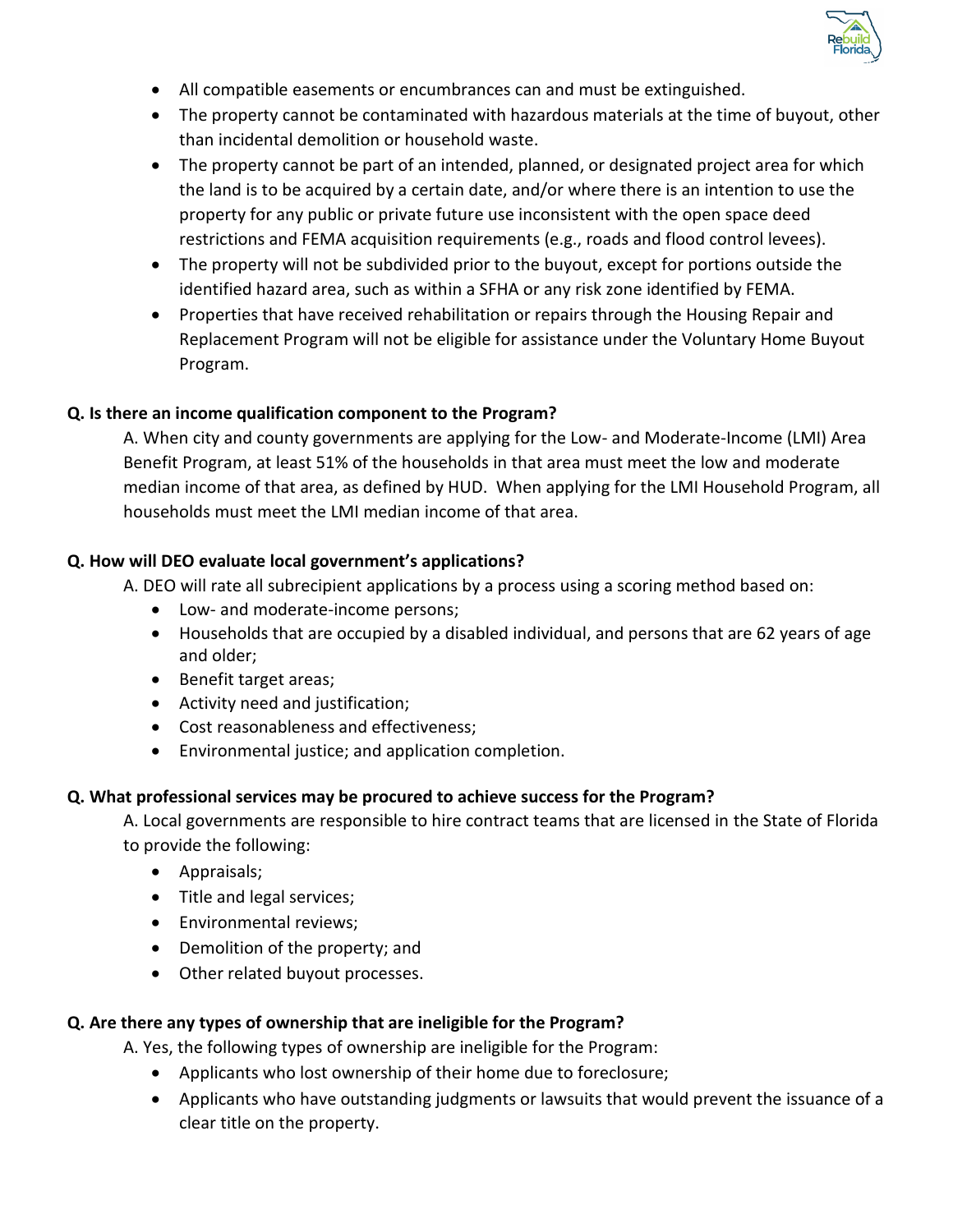

### **Q. Who is responsible for the property after the Buyout or Acquisition is completed?**

A. The Local entity is responsible for the property after the buyout or acquisition is completed. For Buyouts, the property must be maintained in perpetuity for open space, recreation, wetland or flood control and limited structures may be erected.

#### **Q. Is a property appraisal required?**

A. Yes. The property value, either current or pre-event depending upon ownership status at the time of Hurricane Irma, must be derived from a method that results in a reasonable determination of Fair Market Value (FMV). The value for each property identified for buyout will be established by the subrecipient based on the pre-event FMV, minus any DOB for applicants that owned the property at the time of the disaster. Owners that purchased the property after the date of the disaster will be limited to the price the owner paid for the property, which is not to exceed the preevent FMV. If repairs have been made to the property, eligible repair receipts are added to the postevent price of the buyout.

### **Q. What if the property owner disagrees with the appraiser's determination for market value?**

A. If the property owner disagrees with the appraisal, the property owner may, at their expense, have a second appraisal performed. The Program shall not reimburse the owner for the second appraisal. In the event of a pre-storm disaster appraisal, the Program can determine in policy if they want to accept an independent appraisal for a third-party transaction—like a refinancing—that was done relatively close in time to the storm as an appeal

## **Q. Does the Duplication of Benefits review apply?**

A. Yes, under the Stafford Act: Sec. 312 – Duplication of benefits (DOB), any agency administering a federal grant must ensure that their assistance does not duplicate the benefits of any other assistance. If duplicate funding is discovered, the amount of the buyout award shall be decreased.

#### **Q. How can Duplication of Benefits be prevented?**

A. Property flood claim damage payments can be verified by the National Flood Insurance Program and a thorough review of the applicant's information will be conducted and evaluated.

## **Q. Is an environmental review necessary?**

A. Yes, the subrecipient is responsible for conducting environmental reviews or causing such reviews to occur through contracted providers of environmental services. The subrecipient will be responsible for ensuring that all reviews are completed on all properties, including damaged properties that are to be acquired by the local government as well as properties to be obtained by the seller through the housing replacement assistance.

#### **Q. Is a damage assessment required?**

A. Yes, an assessment by a certified or licensed inspector (HQS, TREC, or similar license) is required to specifically and clearly document storm related property damage via photographic evidence and detailed narratives.

## **Q. If a homeowner has negative equity on their mortgage, can they still participate in the Program?**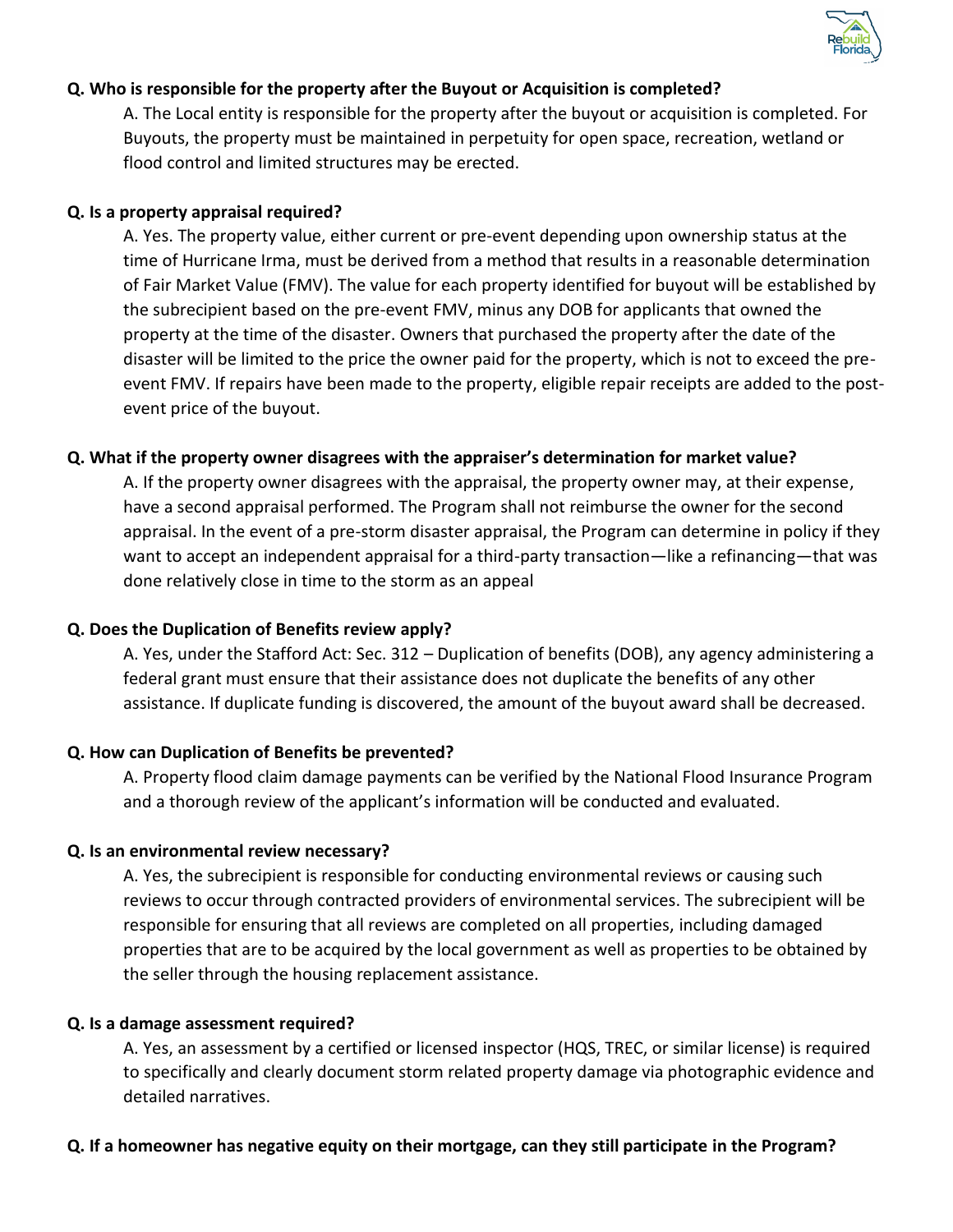

A. Participation in the Program requires a clear title. If a clear title cannot be obtained, then the property does not qualify for the Program.

### **Q. Who is responsible for the demolition?**

A. The local Program is responsible for the demolition of improvements on the property, but it is an allowable expense under the CDBG-DR Program.

### **Q. How long do we (local governments) have to complete the Program?**

A. All subrecipients have 24 months to complete the program.

### **Q. Are residential rental properties eligible?**

A. Yes.

### **Q. What if houses have renters**?

A. Tenants who are displaced as a result of the owner's sale of the property to the subrecipient are entitled to assistance under the Uniform Relocation Act (URA) and Real Property Acquisition Policies Act. The subrecipient must develop and implement URA policies and procedures and ensure that all required notices, services and payments afforded to tenants qualified under URA are provided in a timely manner.

### **Q. Can Housing Replacement Assistance be provided?**

A. Yes, all property owners participating in the buyout are eligible for up to the maximum housing replacement assistance allowed by the Robert T. Stafford Act. All income-qualified buyout participants are eligible for up to \$25,000 in the housing replacement assistance plus pre-event market value of their buyout home. Those that are not income qualified will be eligible for up to \$10,000 in housing replacement allowance only if the damaged property is located within the designated area.

## **Q. If a homeowner demolished the home after the event, but applies to the buyout program, can the lot/home be purchased if they can prove the home previously existed?**

A. Yes, the subrecipient can purchase the home. The use of the County Appraisal District's records could be used to establish a value.

#### **Q. How do you submit an application for the Voluntary Home Buyout Program?**

A. Rebuild Florida prefers electronic submissions, but mailed applications are also acceptable.

Submit applications electronically to [cdbg-dr@deo.myflorida.com](file://///deofs.deo.myflorida.com/root/users/kellera/VHB%20Docs/cdbg-dr@deo.myflorida.com) with "Voluntary Home Buyout Program Application" as the subject line:

Submit applications via mail to: Florida Department of Economic Opportunity Office of Disaster Recovery Attention: Joshua Bradt The Caldwell Building